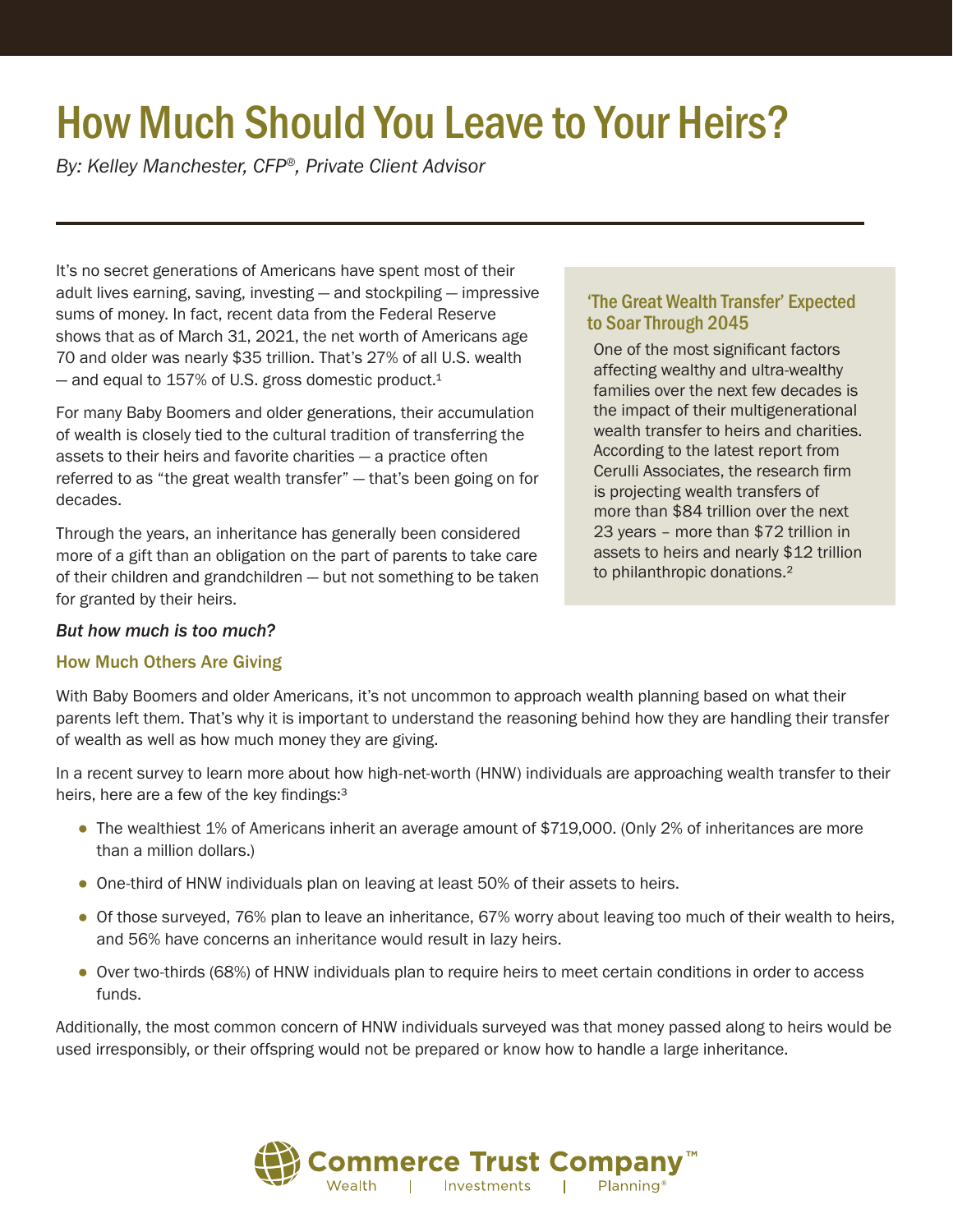### To Leave or Not to Leave?

Perhaps that's the real question to ponder. As time rolls by, it's no surprise that statistics show American households are growing older — and often wealthier. However, in spite of the great wealth transfer that's been going on for decades, the school of thought on inheritance seems to be changing.

Individuals across all wealth classes are living longer — and with inflation, health care expenses, and the rising cost of living they may not have saved enough to maintain their current lifestyle through retirement, let alone pass along an inheritance. Others question whether their gifts to heirs will be used wisely and are concerned that too much money could spoil their kids or ruin their lives. They worry their children may never have the incentive to find a job and build a career they're passionate about or figure out how to make it through life on their own.

Opinions about how much — and what — to leave for an inheritance vary greatly too. If wealth has been passed down through the family from one generation to another, chances are good the parents will try to carry on the tradition. For ambitious entrepreneurs who started at the bottom and worked their way up fortune's ladder, the legacy they pass on to their children could look entirely different from a traditional inheritance of real estate, stocks, bonds, and cash.

For example, it's been well publicized that Mark Zuckerberg, Warren Buffett, and Kevin O'Leary don't plan to leave their children much — or any — money at all. Buffett's famous philosophy on the subject is this: "A very rich person should leave his kids enough to do anything, but not enough to do nothing."<sup>4</sup> His quote has inspired and guided parents for more than 30 years.

In fact, many famous individuals and ultra-wealthy moguls believe in donating the majority of their wealth to causes that make our society and world a better place instead of passing it on to their children.

#### Consider What — and How Much — to Leave Your Heirs

In general, everyone does agree on one point: There's no formula to calculate how much to leave your heirs — and no set cutoff for how much is too much.

Determining what and how much to pass on to your offspring is a very private and personal decision that should include guidance from your advisor, tax, and legal professionals. These six tips may help you work through the initial stages of the process:

- Put your own needs first be realistic about what it will cost to maintain your current lifestyle through retirement.
- Determine how much financial wealth you can afford to leave to your heirs not just how much you want to pass along.
- Consider other ways to share your wealth with your children and grandchildren while you are still living: pay for their education, help them set up a business of their own, purchase a vacation home where the family can spend quality time together and build memories, or assist family members with buying homes or property of their own.
- Find ways to spend time with your children and grandchildren share your values, work ethic, family history, life skills, hobbies, and culture.
- Decide the charities you wish to support with your estate involve your heirs in those decisions so they can carry on your philanthropy work.
- Carefully consider how your inheritance gifts will affect and change the lives of your loved ones, then determine the amount you want to leave accordingly. Plan how you can help prepare your family members to handle their inheritance responsibly once they receive it.

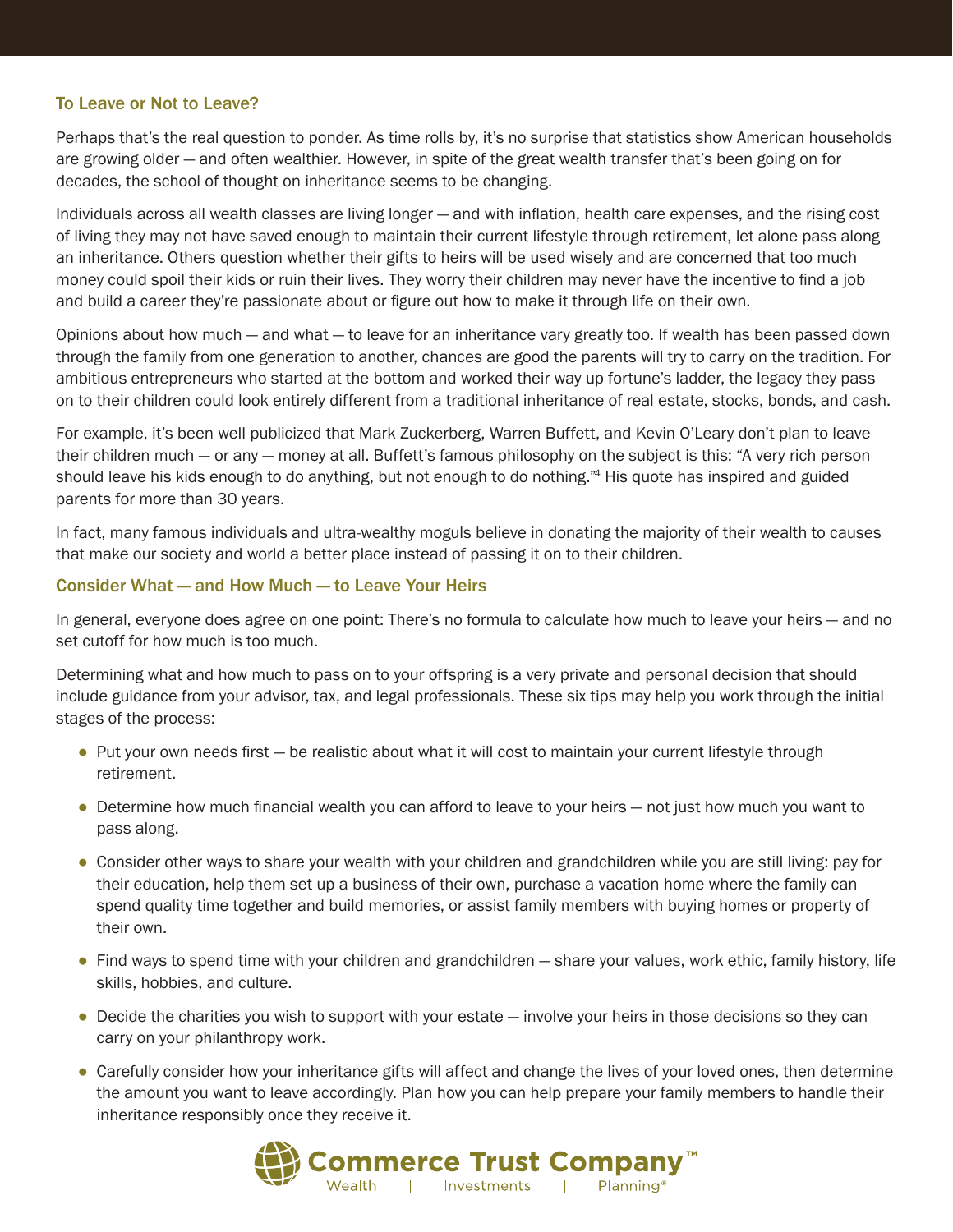#### Carefully Consider All Your Estate Planning Options

Preserving your assets can be as challenging as building your wealth. Estate planning decisions should be weighed carefully in the context of your unique financial, family and life situation, and it's important to get advice you can trust.

Contact Commerce Trust Company today to learn how our team of professionals can help you transfer your assets according to your wishes and distribute them privately and expeditiously when the time comes.

- <sup>1</sup> Ben Eisen and Anne Tergesen, The Wall Street Journal, "Older Americans Stockpiled a Record \$35 Trillion. The Time Has Come to Give It Away." https://www. wsj.com/articles/older-americans-35-trillion-wealth-giving-away-heirs-philanthropy-11625234216, July 2, 2021.
- ² Cerulli Associates, Boston Press Release, "Cerulli Anticipates \$84 Trillion in Wealth Transfers Through 2045," https://www.cerulli.com/about-us/pressreleases, January 20, 2022.
- <sup>3</sup> Jack Caporal, The Motley Fool, "Kevin O'Leary Is Concerned About Leaving Too Large an Inheritance So Are Two-Thirds of High-Net-Worth Individuals", https://www.fool.com/research/high-net-worth-inheritance/, October 12, 2021.
- 4 Warren Buffett, Fortune interview, September 29, 1986.

The opinions and other information in the commentary are provided as of May 27, 2022. This summary is intended to provide general information only, and may be of value to the reader and audience.

This material is not a recommendation of any particular investment or insurance strategy, is not based on any particular financial situation or need, and is not intended to replace the advice of a qualified tax advisor or investment professional. While Commerce may provide information or express opinions from time to time, such information or opinions are subject to change, are not offered as professional tax, insurance or legal advice, and may not be relied on as such.

Commerce does not provide legal advice to its customers. Consult an attorney for legal advice, including drafting and execution of estate planning documents. Data contained herein from third-party providers is obtained from what are considered reliable sources. However, its accuracy, completeness or reliability cannot be guaranteed.

Commerce Trust Company is a division of Commerce Bank.



1-855-295-7821 | commercetrustcompany.com